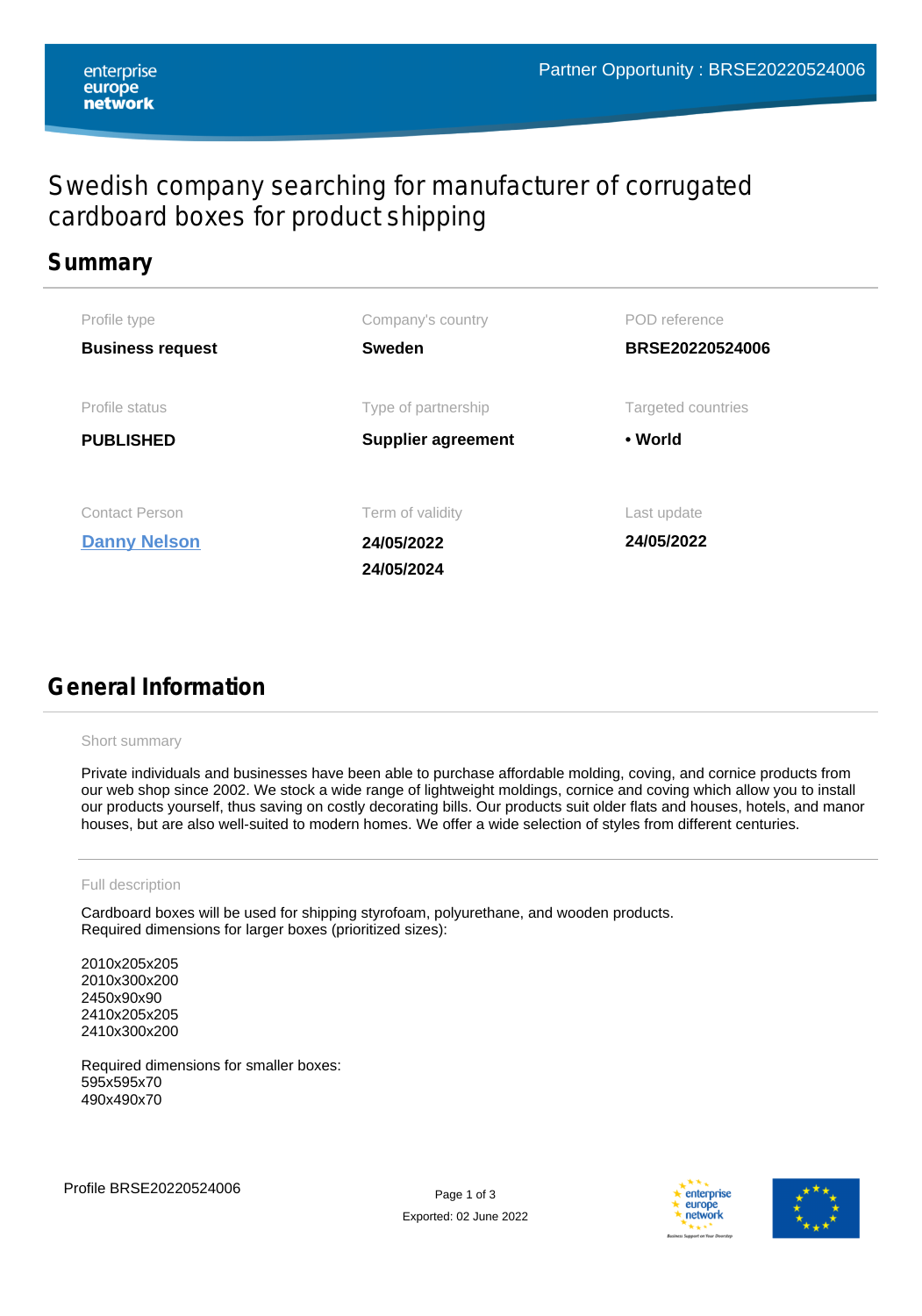370x370x70 560x560x63 665x665x80

#### Estimated annual order volume: 13.000-15.000 boxes

Advantages and innovations

Stage of development The Sustainable Development goals

**Already on the market • Goal 17: Partnerships to achieve the Goal**

IPR Status

**No IPR applied**

## **Partner Sought**

Expected role of the partner

Manufacturer able to provide requested products in terms of required dimensions and volumes with short delivery times.

**Supplier agreement • SME 11-49**

Type of partnership Type and size of the partner

- 
- **Other**
- **SME 50 249**
- **Big company**
- **SME <=10**

## **Dissemination**

Technology keywords

**• 002006001 - Building Materials, Components and Methods**

#### Market keywords

- **07002005 Other retailing**
- **07004008 Other consumer products**
- **07004005 Furnishing and Furniture**
- **07004003 Home furnishing and housewares**